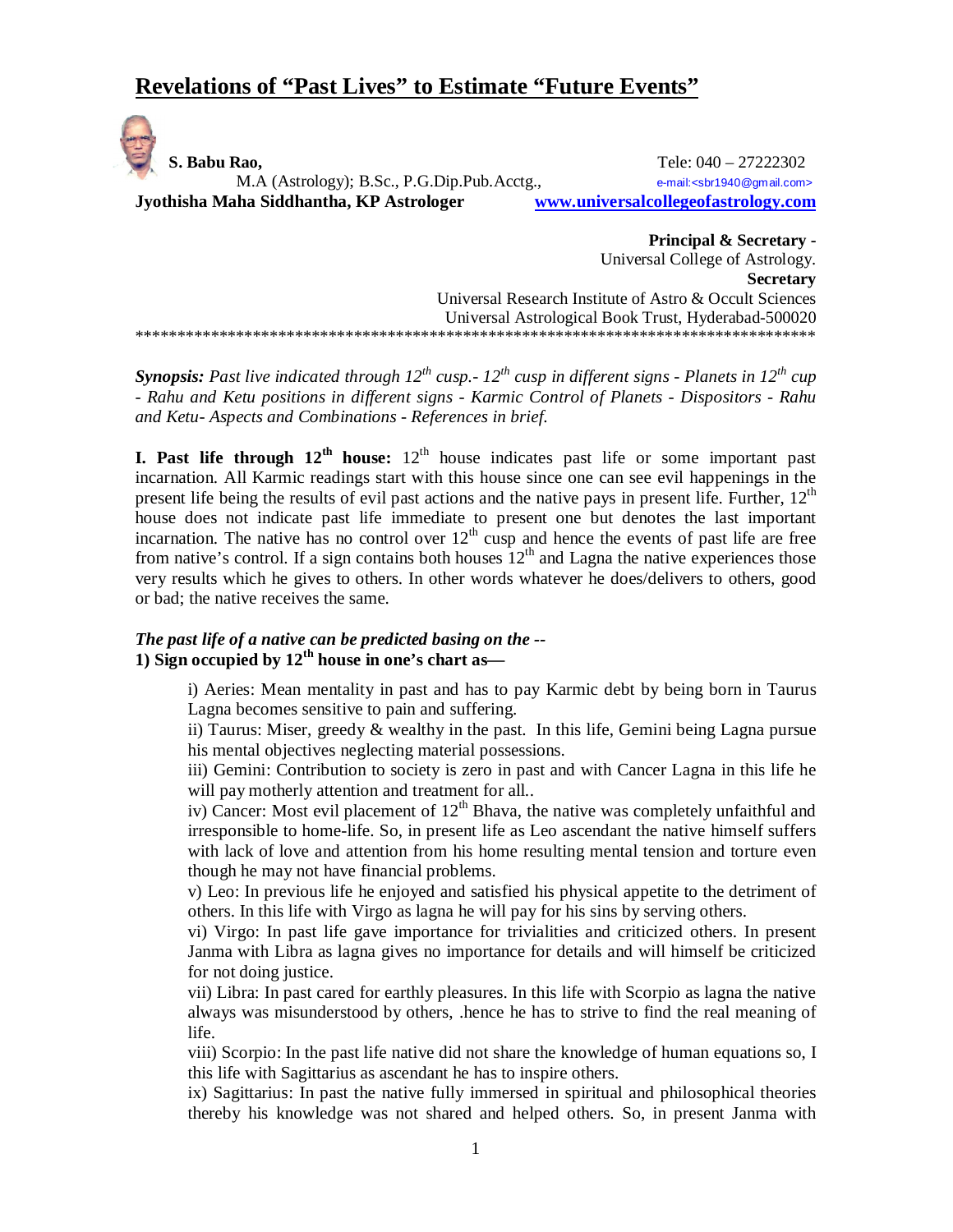Capricorn as lagna the native will have less spiritual qualities and concentrate on material achievements.

x) Capricorn: Ambitious and achieved material progress by trampling others in previous life. In present Janma with Acquarius lagna his ambition will not be the most important factor.

xi) Acquarius: Fooled others and shirking responsibilities in last life and in present one with Pisces lagna dependent and serves others.

xii) Pisces: In past the native tried to satisfy his greed and in this life with Aeries lagna he will pay back by serving others.

**2) Planets in**  $12^{th}$  **house:** A planet in  $12^{th}$  cusp modify the results if it is—

i) Sun: Fortunate and learn lessons properly, but it brings misery & sorrow through others and bad health. This tells advancement of soul in this life.

ii) Moon: Moody in past life and so in present life he will have trouble in dealings with others especially with women.

iii) Mars: Domineering both in past and present lives. But no one to boss which is psychic leading to lack of mental peace.

iv. Mercury: Nonsense talk in last life and hence in present life sensitive and hesitates to talk which is good for psychic communications.

v) Jupiter: Good as native acquires knowledge with soul advancement.

vi) Venus: Strong for spiritual and soul advancement but bad signifying secret love affairs.

vii) Saturn: Bad indicating the native inflicted his sour moods on others and exhibited meanness. In present life fulfills Karma through serious and deep feelings working in his mind.

viii) Uranus: Unreliable in past life and in present life the native will have psychic experiences through which he will benefit others.

 ix) Neptune: Deceived persons always in past and hence in this life the native will be always faces unexpected unseen evil happenings.

 x) Pluto: In the past the native was arrogant and exhibited egoism considering himself above all and hence in present life the native suffer sorrows and retributions in present life.

| Sr.No. | Signs        | Past Life Results.                 | Present Life Result.                        |
|--------|--------------|------------------------------------|---------------------------------------------|
| 1.     | Aeries/      | Lucky, luxuries, comforts.         | Dramatic instinct, strong, usual,           |
|        | Libra.       | High                               | Plenty of self-command, Property.           |
|        |              | Spiritual learning, good life.     | Family harmony & happiness and              |
|        |              |                                    | Losing opportunities.                       |
| 2.     | Taurus/      | Underworld activities, misuse      | Success, Liberal & democratic,              |
|        | Scorpio.     | of power, unhappy family life.     | Philosophical knowledge, pilgrimages,       |
|        |              | Sufferings.                        | Live nicely & comfortably.                  |
| 3.     | Gemini//     | independence,<br>Freedom,          | Admirable character, humour,<br>has         |
|        | Sagittarius. | various<br>pursued                 | suggestive ideas, foresee events. Just,     |
|        |              | philosophical/Mystical             | Social, philosophical & emotional.          |
|        |              | pursuits.                          |                                             |
| 4.     | Cancer/      | family<br>life<br>Unhappy<br>faced | New ideas $\&$<br>family<br>enterprises     |
|        | Capricorn.   | problems & difficulties.           | pride<br>$\&$<br>is<br>boast,<br>important, |
|        |              |                                    | National/social service                     |
| 5.     | Leo/         | Involved many unusual social       | Vitality for carrying large enterprises,    |
|        | Aquarius.    | activities, no time for personal   | capable to supervise & undertake            |

II. **Through Rah & Ketu positions in one's horoscope**: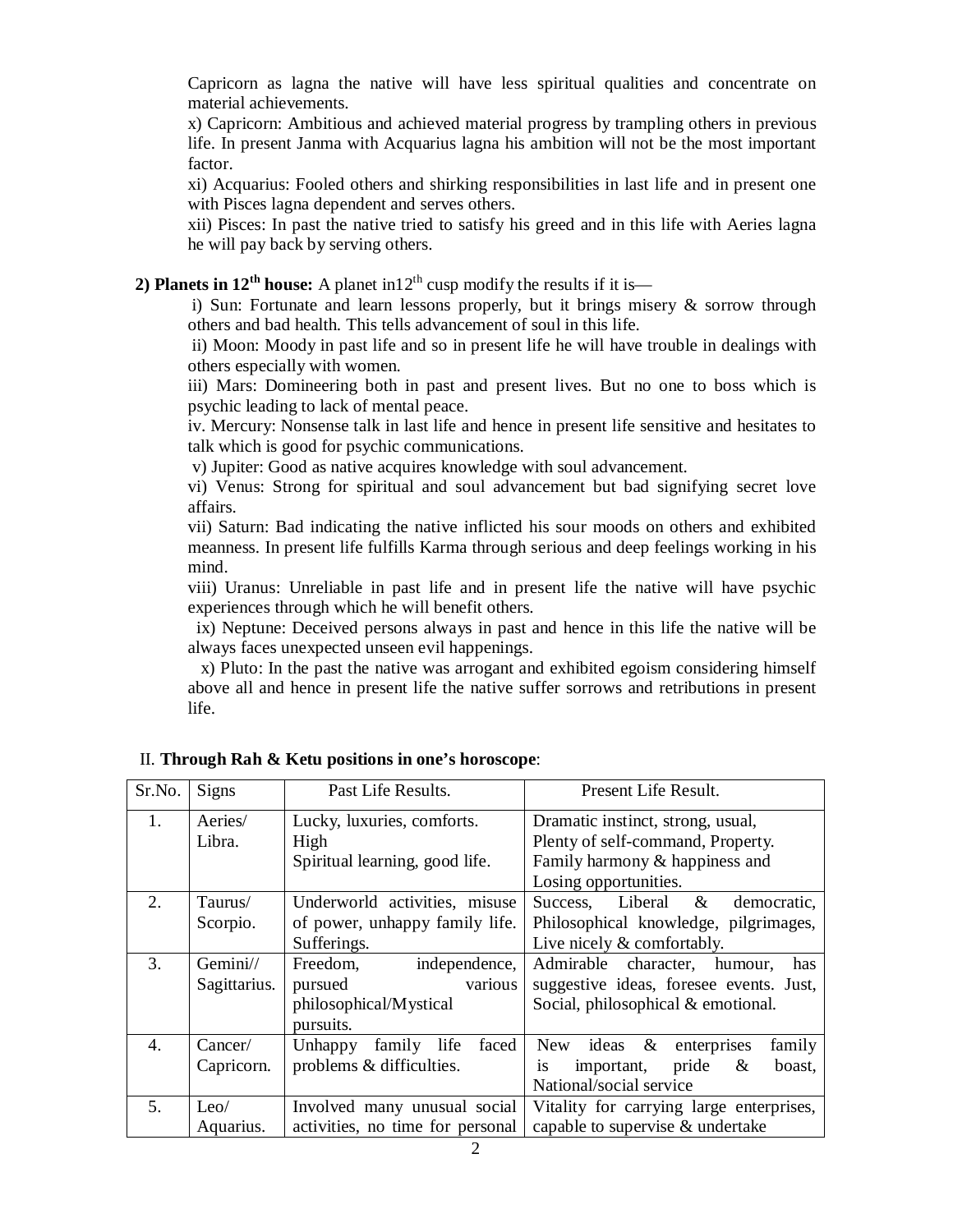|     |                         | needs and worked/helped for<br>others                                                                                          | responsibilities, mental harmony,<br>self-confidence, foreign travel &<br>own buildings.                                                                                                                                                       |
|-----|-------------------------|--------------------------------------------------------------------------------------------------------------------------------|------------------------------------------------------------------------------------------------------------------------------------------------------------------------------------------------------------------------------------------------|
| 6.  | Virgo/<br>Pisces.       | Incognito<br>could<br>not<br>use<br>for<br>opportunities<br>personal<br>gains.                                                 | Sudden<br>wealth,<br>stability<br>$\&$<br>opportunities<br>and<br>perseverance,<br>methodical<br>Achievements.                                                                                                                                 |
| 7.  | Libra/<br>Aeries.       | physical<br>of<br>activities,<br>Lot<br>temper $\&$ aggression, gain $\&$<br>Loss due to<br>Imbalance.                         | Mild, gentle, upright & dignified,<br>Success w/o effort & with his<br>luxurious-comforts<br>Intelligence,<br>without seeking.                                                                                                                 |
| 8.  | Scorpio/<br>Taurus.     | Luxurious comforts, Ordinary<br>life/education,<br>listen<br>not<br>advises                                                    | Quiet, polite, gentle. Forgets but never<br>forgives. Goes from one extreme to<br>another in life, has hidden motives $\&$<br>energies and uses when necessary.                                                                                |
| 9.  | Sagittarius/<br>Gemini. | Communicative & Intellectual<br>activities, Service & help to<br>others.                                                       | Independent & isolation, interested both<br>occultical knowledge<br>without<br>in<br>involvement, human emotionalism and<br>materialism,                                                                                                       |
| 10. | Capricorn/<br>Cancer.   | Limited to domestic life<br>$\&$<br>surroundings. No chance<br>$\circ$ f<br>outward life.                                      | Activities<br>outside<br>home,<br>grace,<br>idealism, sympathy, interest for others<br>materialism, logical, interest in politics,<br>giving donations & like grandeur<br>buildings.                                                           |
| 11. | Aquarius/<br>Leo.       | Self-centered and no time for<br>Status,<br>others.<br>Command,<br>power & respect.                                            | Humanly, social.                                                                                                                                                                                                                               |
| 12. | Pisces/<br>Gemini.      | Methodical, detailed oriented,<br>discriminating<br>substantial<br>conditions and feelings would<br>not even get close to him. | Endurance in research work, persistence<br>and efficiency, desire for the minutest<br>accuracy mark, illogical decisions for<br>which native is careless, exchange of<br>feelings and dealing with people and<br>their emotions are important. |

### **II. Karmic Control of Planets (KCP):**

(1)**. Dispositor of a planet** is the lord of the sign occupied by the planet. Karmic Control of Planets are the dispositors of Rahu and Ketu i.e., lords of the signs in which Rahu and Ketu are posited and control one's Karma. The present and future life of a native is the manifestations of previous life patterns. The effect of modification of dispositors of the nodes is more prominent than the dispositors of other 7 planets. The areas covered by Rahu are quite important in Karmic growth during one's own lifetime for utilization of past Karma. One can understand astrology deeper, how and why by studying minutely Rahu, Ketu and Karmic Control of Planets.

### (2) **The nodes i.e., Rahu & Ketu**:

i) represent the major key toward understanding one's life as a part of continued thread,

- ii) act as vacuum tube connecting the unknown past (Karma) and the known past.
- iii) bridge the gap between the previous forms of soul to the present soul structure.

iv) are the points of soul of magnetism, one pulling towards the future and another coming from the past. The process of life is the medium of happiness for the individual so that the present birth is a symbol of his transition from the past to the future.

v) enables to extrapolate the present soul structure and its possible connection to the future soul form.